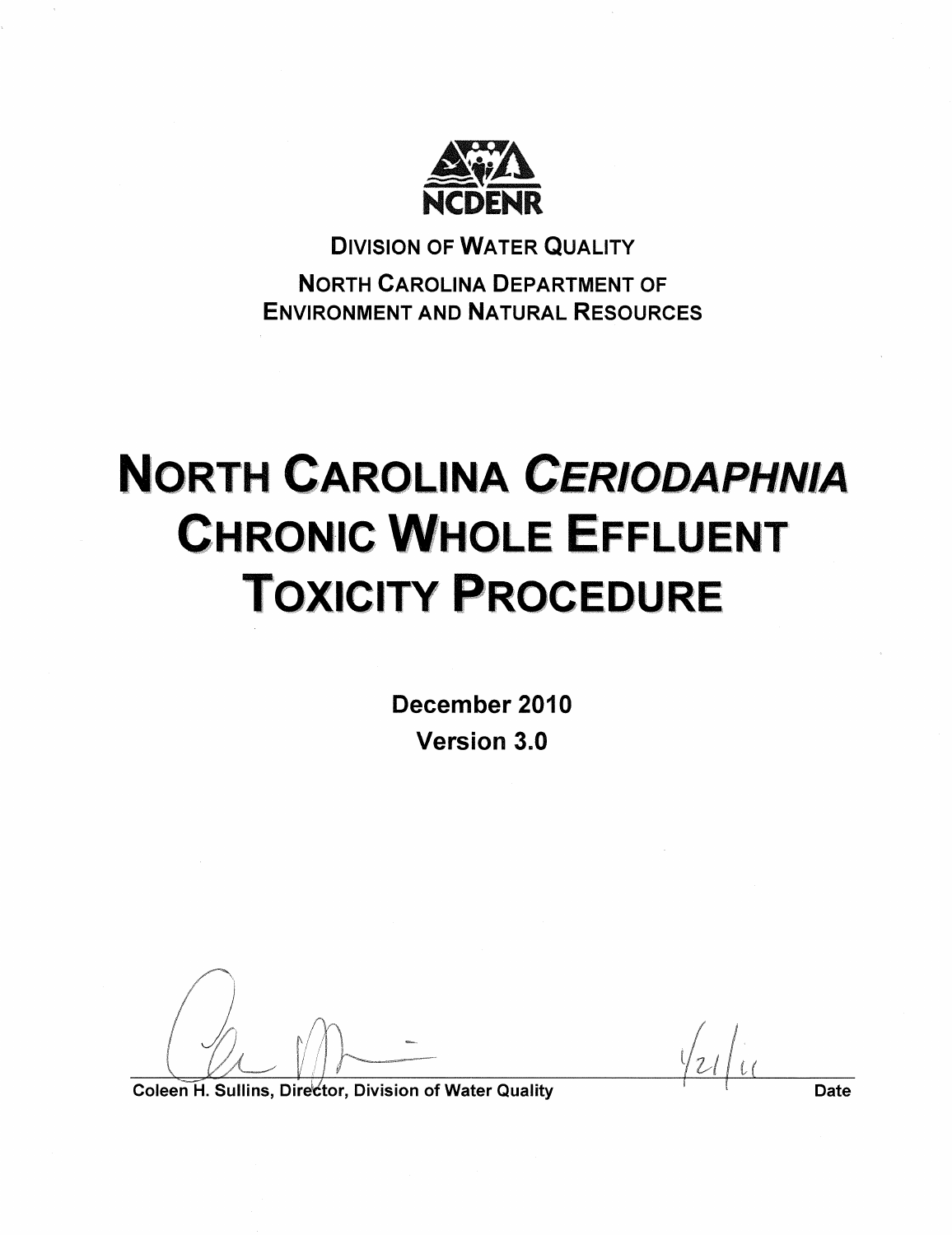## **North Carolina** *Ceriodaphnia* **Chronic Whole Effluent Toxicity Procedure (***Ceriodaphnia* **Mini-Chronic Toxicity Test)**

This procedure has been established as a modification of Method 1002.0 described in the U.S. Environmental Protection Agency document entitled "Short Term Methods for Estimating the Chronic Toxicity of Effluents and Receiving Waters to Freshwater Organisms," Fourth Edition (EPA-821-R-02-013). This procedure has been reduced in complexity in order to provide a relatively inexpensive means of assessing suitable water quality with respect to chronically toxic substances.

The test as outlined within the main section of this document may be used as a routine monitoring tool and yields data that shows the presence or absence of toxicity of a solution. It does not determine the no-effect level. At times, estimating the actual no-effect level may be necessary in order to evaluate the degree of toxicity reduction needed. This may be performed using an expanded series of dilutions. Additions to the methodology outlined here which will estimate the no-effect level are outlined in the Appendix 2.

This test procedure has been approved by the Director of the North Carolina Division of Water Quality under the Certification Criteria/Procedures document described in the Biological Laboratory Certification Rules (15A.NCAC.2H.1100) as a standard procedure for evaluation of the effects of toxic substances to sensitive aquatic species. It shall be considered acceptable proof that the effluent is not causing impacts to aquatic life in the receiving streams due to toxic substances. It does not directly address mutagens, carcinogens, teratogens or disease causing agents and may be superseded by other water quality regulations. Depending on the use designation and specialized concerns of a particular water body (or effluent discharge), additional monitoring and/or restrictions (either chemical or biological) may be required. These monitoring requirements may include, but are not limited to, additional toxicity testing using alternate test organisms, unmodified EPA protocols and increased sampling or test solution renewal frequencies.

The test organism used for this pass/fail test is *Ceriodaphnia dubia*, a small cladoceran common in lakes and larger rivers and frequently used as an aquatic toxicity test organism. The organism has a rapid life cycle at 25°C, potentially producing numerous offspring during a seven day period. This particular test method is not used to determine a no-effect level of the effluent discharge; it is intended to evaluate whether the discharge toxicity is acceptable or unacceptable in relation to a pre-established No-Observed-Effect Level (NOEL).

The measures of effect used within this test are number of offspring produced and mortality within the test period. This document will outline approved variations from the EPA procedure. Only those modifications outlined here or in the North Carolina Biological Laboratory Certification/Criteria Procedures Document or approved by written exception made by NC DWQ may be made to the EPA guidelines. This document is organized into six sections which include:

- 1) Effluent sampling and handling,
- 2) Test procedure,
- 3) Interpretation of results,
- 4) An outline of daily activities to be performed prior to and during the test period (Appendix 1),
- 5) Methodology to estimate the actual effluent NOEL (Appendix 2), and
- 6) Quality Assurance Checklist (Appendix 3).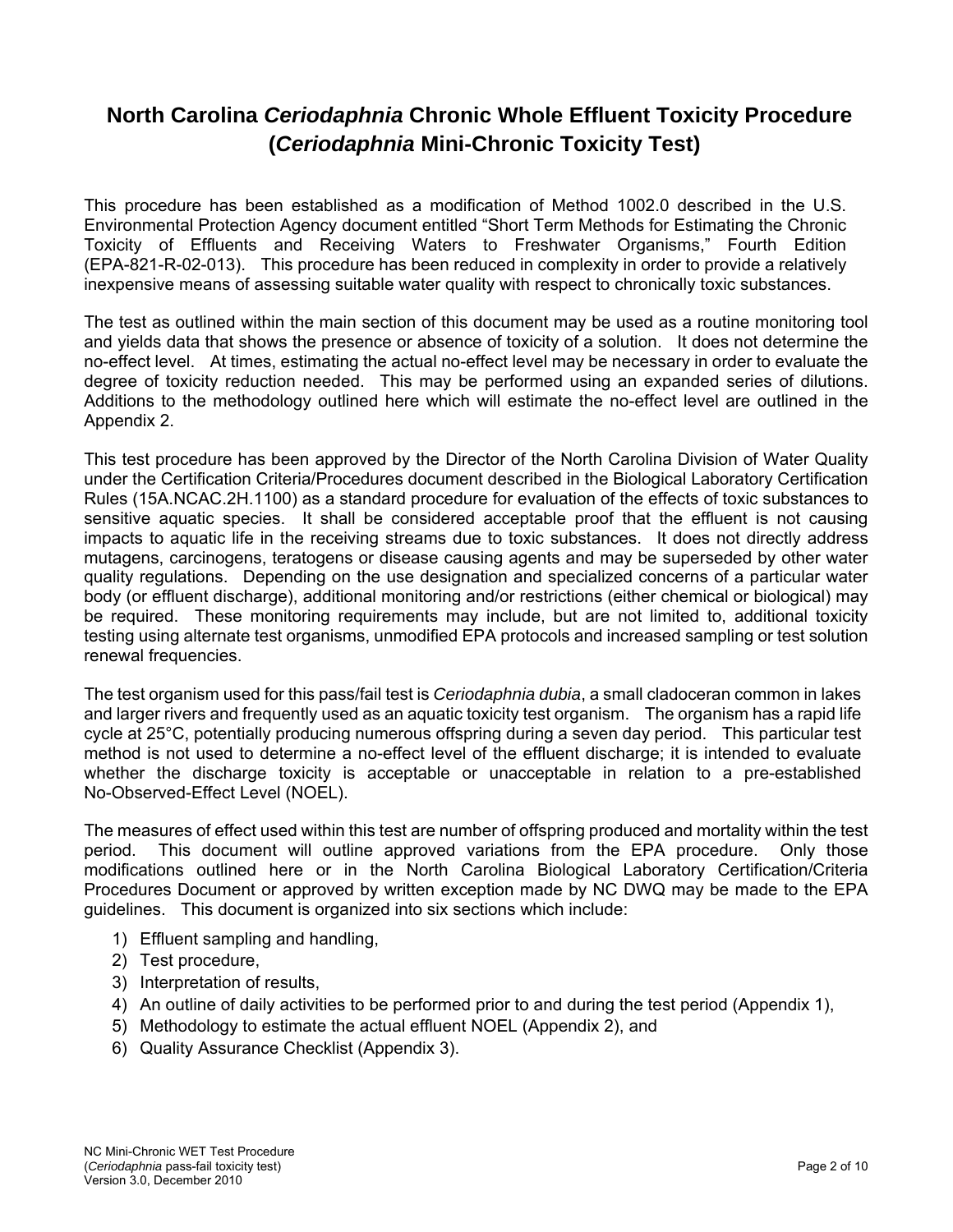### **EFFLUENT SAMPLING AND HANDLING**

All effluent samples collected for this procedure must be 24-hour composites unless grab samples or other alternate sampling regimes are specifically allowed by the facility's permit or monitoring requirement. Sampling should be performed below the last waste treatment process, including disinfection. There may be no removal of chlorine or any other effluent constituent by either chemical or physical methods prior to testing with the exceptions of allowable filtration of the effluent through 60 µm nylon screen or plankton netting and reduction of excess dissolved oxygen to the saturation level, as per EPA methods.

Sample collection materials may be tempered glass, polyethylene, perfluorocarbon plastics including Teflon®, 304 or 316 stainless steel, polypropylene, polyvinylchloride, Tygon®, or silicone. All nonperfluorocarbon plastics should be discarded after use. It is the responsibility of the sample collector to assure that contamination is not influencing test results. There may be no chemical residue present which will affect effluent toxicity. Care should be taken that sufficient volume is collected in order to perform the test.

Effluent samples must be immediately preserved on ice such that they achieve and maintain a temperature between 0.0°C and 6.0°C, inclusive, from collection, in the case of grab samples, or initiation of collection through the use of an iced or refrigerated sampler, in the case of composite samples. The single allowable exception to this protocol is the situation in which a grab sample arrives at the performing laboratory within three hours of collection. In that circumstance, the sample container must be completely covered in ice in its shipping container immediately after collection and arrive at the laboratory in that same condition. All other samples must be received by the certified biological laboratory at a temperature between 0.0°C and 6.0°C, inclusive, or the resulting data will be considered unacceptable for submittal for compliance purposes. The sample container must be completely filled, with no air pocket, to minimize loss of volatiles. Aliquots only should be drawn from the original sample for warming and subsequent use in tests.

Each effluent sample collected for this procedure must follow certain timing/scheduling constraints. By definition of this method, each composite sampling must be performed over two calendar days (Day One through Day Two, and Day Three through Day Four, as defined in Appendix 1). For purposes of defining the month in which the test is indicative of compliance, the start date of the first sample for any given test will be considered the month (and quarter) in which the test was performed. The sampling schedule is intended to be performed on Monday through Tuesday and Wednesday through Thursday. Shifting the sampling days is acceptable, assuming that the relative chronology and sequence of sampling and testing activities remains constant and the certified biological laboratory is capable of meeting such a schedule. Effluent samples for chronic tests are to be first used within 36 hours of collection and not more than 72 hours after first use for test renewal. Sample holding time begins at the time of collection of a grab sample or the time of collection of the last subsample of a composite sample, and ends when the organisms are introduced or transferred to the test solution. First use of the sample is defined as the time the last organism is introduced to the test solution when initiating/renewing a test. Samples must be stored at 0.0-6.0°C, with minimum head space. For example, a composite sample initiated on Monday at 10:00 AM and terminated at 10:00 AM on Tuesday must be used for the first time by 10:00 PM on Wednesday. Likewise, the second sample, initiated at 10:00 AM on Wednesday and terminated at 10:00 AM on Thursday, must be used for the test renewal by 10:00 PM on Friday. The second sample must be used for the final test renewal not more than 72 hours after first use. As such, careful coordination should take place between sampling personnel and the certified biological laboratory so that sampling schedules can be accommodated within protocol constraints of the testing method.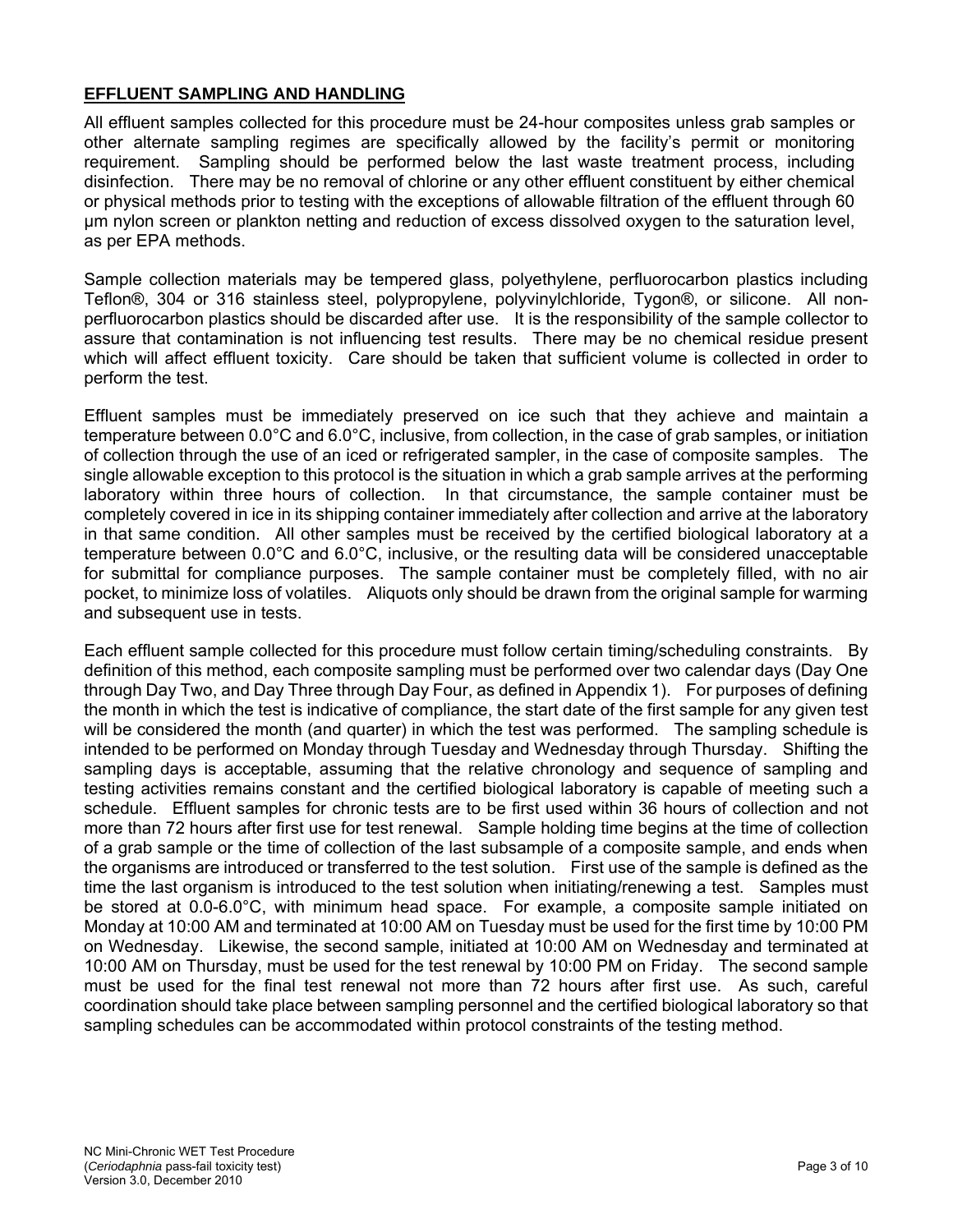Preparation of split samples must be performed carefully to insure that each laboratory receives and analyzes similar samples. This similarity should take into account possible variables including, but not limited to, sample mixing, sample containers, lack of air space in sample containers, sample temperature, pH, conductance, and total residual chlorine. Additionally, if concurrent analyses are sought on split samples, performing laboratories should coordinate analytical times and dates. Analyses of split samples performed at significantly different times or on different dates will be considered as independent analyses.

## **TEST PROCEDURE**

The test shall be performed as two treatments exposing 12 test organisms to each treatment. The first treatment shall be considered the control population and shall be exposed at 0% effluent and 100% dilution water. Dilution water must be the culture water used to maintain the test population or be suitable for that purpose. This treatment will be used to evaluate the significance of effect in treatment two. The pH of the control solution at test initiation and subsequent test solution renewals must fall in the range of 6.5-8.5 standard units. Total hardness must measure between 30 and 50 mg/l CaCO<sub>3</sub>. Treatment two will be (unless specified otherwise) a concentration of effluent diluted by the dilution water to the following percent:

$$
\% \text{ Effluent (IWC)}\bullet = \frac{\text{Permitted Discharge Volume} \times 100}{\text{Permitted Discharge Volume} + 7Q10^{\circ}}
$$

- *Treatment Two.*
- ? *Where 7Q10 is defined as the lowest average 7-day flow in the receiving stream which has a probability of reoccurrence every ten years. All terms must have equivalent units.*

Twelve test organisms will be exposed to each treatment in individual test chambers. The test will run until at least 80% of the surviving female control organisms produce three broods of young, not to exceed a seven day + 2 hours exposure, using the chronology specified in Appendix 1. Termination prior to seven days should also be contingent upon whether the control reproduction mean has reached the minimum acceptable value of 15.0 young per surviving female.

The objective of this test is to determine whether treatment two, which exposes the test population to an effluent concentration equal to the wastewater's concentration in the receiving stream during low stream flow conditions, has significant detrimental impact upon reproduction and survival as compared to the control population (treatment one). If there is no significant detrimental impact compared to the control population then the effluent is not considered chronically toxic to instream inhabitants and is considered to have passed the test. A failure will be considered as either: 1) a significant decrease in survival of the treatment organisms as compared to the control organisms or 2) a twenty percent or greater decrease in treatment organism reproduction which is also determined to be significantly different from control organism reproduction.

After effluent collection on Days One through Two, the test treatments will be established and the test initiated on Day Three (Appendix 1). An aliquot of the first composite sample is brought to room temperature and utilized to mix test solutions which are then distributed to the test vessels. The specific conductance, pH, and total residual chlorine of the undiluted effluent sample must be measured and recorded. (Effluent samples are to be refrigerated at a temperature between 0.0° and 6.0° C except for those aliquots drawn for mixing test solutions.) The pH, dissolved oxygen and temperature of the control and test treatment must be checked and recorded. At all times test solution temperature must be 25.0°C  $(\pm 1.0^{\circ}$ C) and dissolved oxygen levels must be greater than or equal to 5.0 mg/l. The test organisms are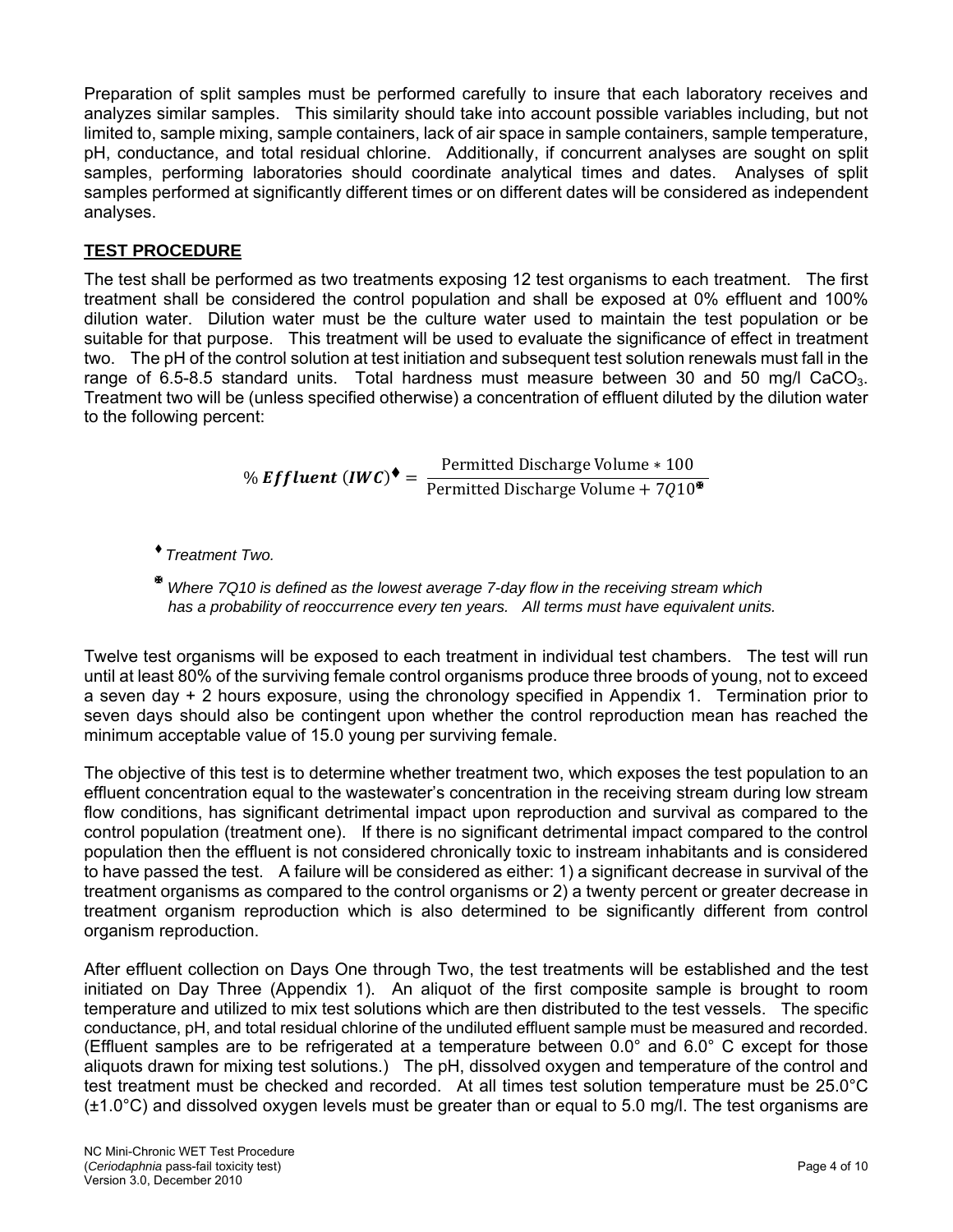placed singly in test vessels each containing 15 ml of solution. The organisms must be less than 24 hours old, within 8 hours of the same age, from third or subsequent broods, and from broods in which the adult produced at least 8 neonates. The test organisms must be produced by "individual" cultures as defined by "Short Term Methods for Estimating the Chronic Toxicity of Effluents and Receiving Waters to Freshwater Organisms, Fourth Edition" (EPA-821-R-02-013). Neonates are transferred using an eye dropper, such that the organism is never removed from solution. There should be as little water transferred with the organism as is reasonably practical. The *Ceriodaphnia* should be fed at this time and daily thereafter. Each daily feeding will consist of addition of 0.05 ml of yeast-Cerophyll® -trout chow (YCT) food and 0.05 ml of a solution of the algae *Selenastrum capricornutum* (with a cell concentration of 1.71 X 10<sup>7</sup> cells/ml) per 15 ml of test solution. Preparation of food supplies are described by "Short Term Methods for Estimating the Chronic Toxicity of Effluents and Receiving Waters to Freshwater Organisms. Fourth Edition" (EPA-821-R-02-013) (alternative algal media preparation methods are described in "North Carolina Biological Laboratory Certification/Procedures Document"), though feeding rates have been modified for this protocol. Test chambers should be incubated for temperature control with the photoperiod maintained at 16 hours of light and 8 hours of darkness.

On Days Three through Four, a second effluent composite is collected to be used for renewal of the test solutions on Days Five and Eight. On Day Five the original test organisms are transferred to new test vessels containing new solutions of treatment one (control) and treatment two (effluent concentration). The effluent solution is mixed from the second effluent sample collected on Day Four. The specific conductance, pH, and total residual chlorine of the undiluted effluent sample must be measured and recorded. This renewal must take place within 36 hours of the second effluent sample collection time.

Mortality should be recorded at this time. Should mortality in treatment two significantly exceed that of treatment one, as determined by Fisher's Exact Test, the test may be terminated and the effluent sample declared a failure due to significant mortality. Reproduction counts should be performed in all vessels used during the initial test period (although there are usually no offspring during this phase in the life cycle). Temperature, dissolved oxygen, and pH observations must also be made and recorded for both the old and new test solutions. The new test solutions should receive food at this time.

Days Six and Seven require only that the *Ceriodaphnia* be fed. Day Eight requires renewal of the test solutions using the second effluent sample. This renewal must take place within 72 hours of the first use of the effluent sample on Day Five. Mortality, reproduction, temperature, dissolved oxygen and pH observations must be made and recorded. Reproduction of the initial test organisms must be observed both as total number of young produced as well as brood number of the young produced (i.e. first, second or third brood). As stated previously, the test may be terminated if significant mortality has occurred in the effluent treatment (treatment two). On Day Nine the control organisms should be observed for production of the third brood. If 80% or more of the surviving control organisms have produced a third brood, the test may be terminated. This will also hold true for observations made on Day Eight. On Day Ten, the test is terminated after making final mortality, reproduction and temperature, dissolved oxygen, and pH measurements. Fourth brood neonates will be excluded from the reproduction totals and subsequent statistical analyses. The test exposure duration will be no greater than seven days  $+2$ hours regardless of control organism reproductive success. All entries to test bench sheets should be initialed by the person making the entry in a manner that will signify which entry was made by which analyst.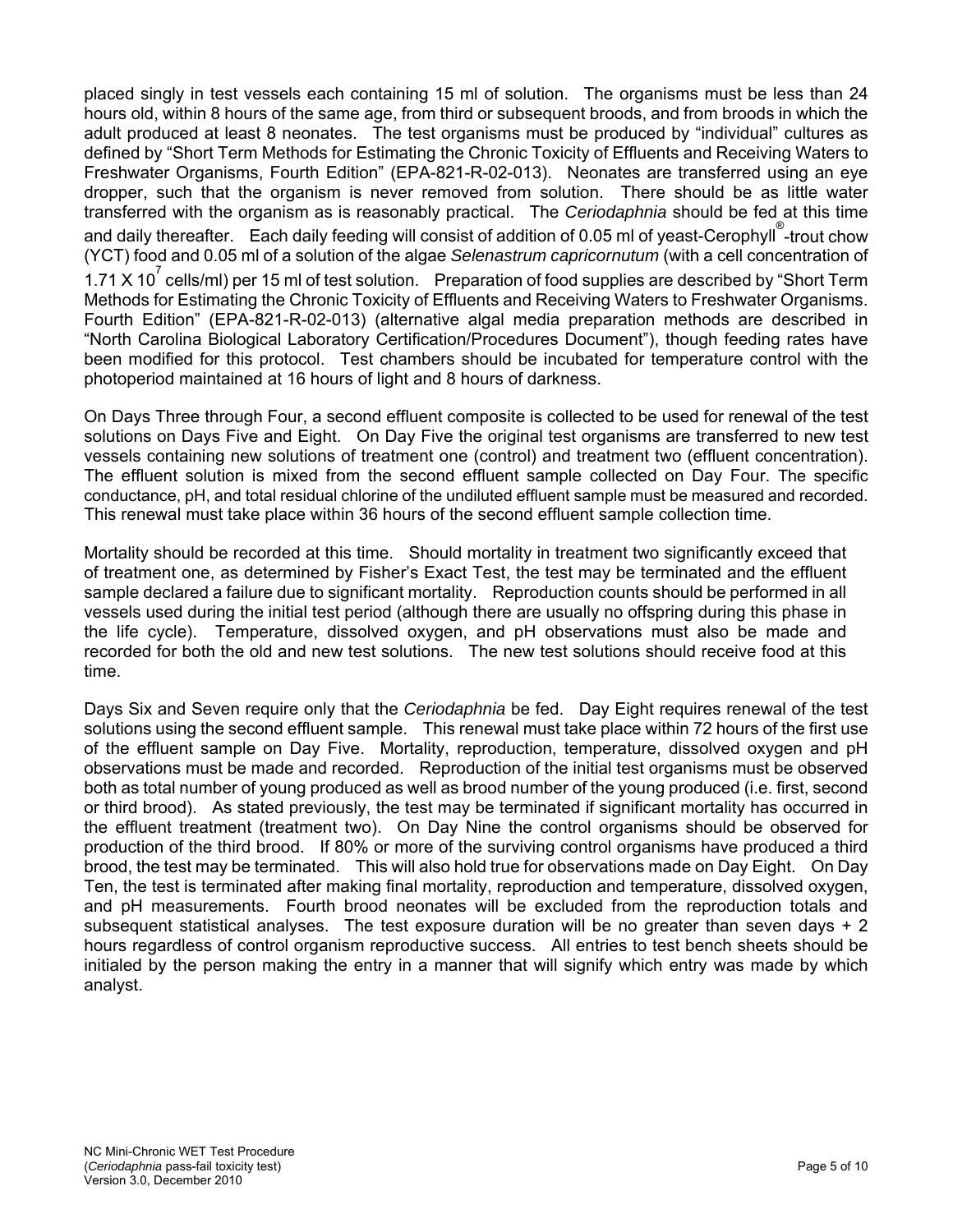## **INTERPRETATION OF RESULTS**

The statistical comparisons for evaluating the test results will be performed as outlined in "Short Term Methods for Estimating the Chronic Toxicity of Effluents and Receiving Waters to Freshwater Organisms, Fourth Edition" (EPA-821-R-02-013) with the exception that reproduction data are to be evaluated at a 99% confidence level. The statistical methods used should be those in the EPA document Appendix H titled "Single Concentration Toxicity Test - Comparison of Control with 100% Effluent or Receiving Water." A statistically significant twenty percent or greater reduction in neonate reproduction by the treatment organisms as compared to the control organisms or statistically significant mortality among the treatment organisms will be considered a failure of this effluent to meet toxic standards within the receiving stream. Mortality greater than 20% in the control population will be considered as abnormal and the test must be repeated. Reproduction in the control population must be greater than or equal to 15.0 offspring per surviving female as an average of total reproduction. No more than 20% of the control organisms may be males. For the purpose of determining reproductive suppression of the treatment organisms as compared to the controls, mean reproduction is calculated by summing the total number of young produced through three broods per treatment until either time of death or end of the experiment and dividing by the initial number of females exposed per treatment. Percent reduction will be calculated by subtracting the mean number of neonates produced by the treatment organisms from the mean number of neonates produced by the control organisms, dividing that number by the mean number of neonates produced by the control organisms, and multiplying by 100% as per the following equation:

$$
Percent \; Reduction = \left(\frac{\overline{Y}_1 - \overline{Y}_2}{\overline{Y}_1}\right) * 100\%
$$

Where  $\bar{Y}_1$  is the control organism reproduction mean and  $\bar{Y}_2$  is the treatment organism reproduction mean. Note that fourth brood neonates will be excluded from the reproduction totals.

The control organism reproduction coefficient of variation (CV) must be less than 40.0% for the test to be considered acceptable. The CV is calculated by dividing the standard deviation of the control organism reproduction by the mean of the control organism reproduction multiplied by 100 % as per the following equation:

***Coefficient of Variation (CV)*** = 
$$
\left(\frac{S_1}{\overline{Y}_1}\right) * 100\%
$$

Where  $s_1$  is the standard deviation and  $\bar{Y}_1$  is the mean. Note that the mean and standard deviation are calculated using the number of female organisms initially exposed to the control solution, including any which may have died during the course of the test.

If these tests are being performed as an NPDES requirement or by Administrative Letter, then data must be entered on the Effluent Discharge Monitoring Form (MR-1) for the month in which it was performed using the appropriate parameter code. Additionally, DWQ Form AT-1 (original) is to be received at the following address no later than the last day of the month following the month in which the analysis occurs:

Environmental Sciences Section Aquatic Toxicology Unit North Carolina Division of Water Quality 1621 Mail Service Center Raleigh, North Carolina 27699-1621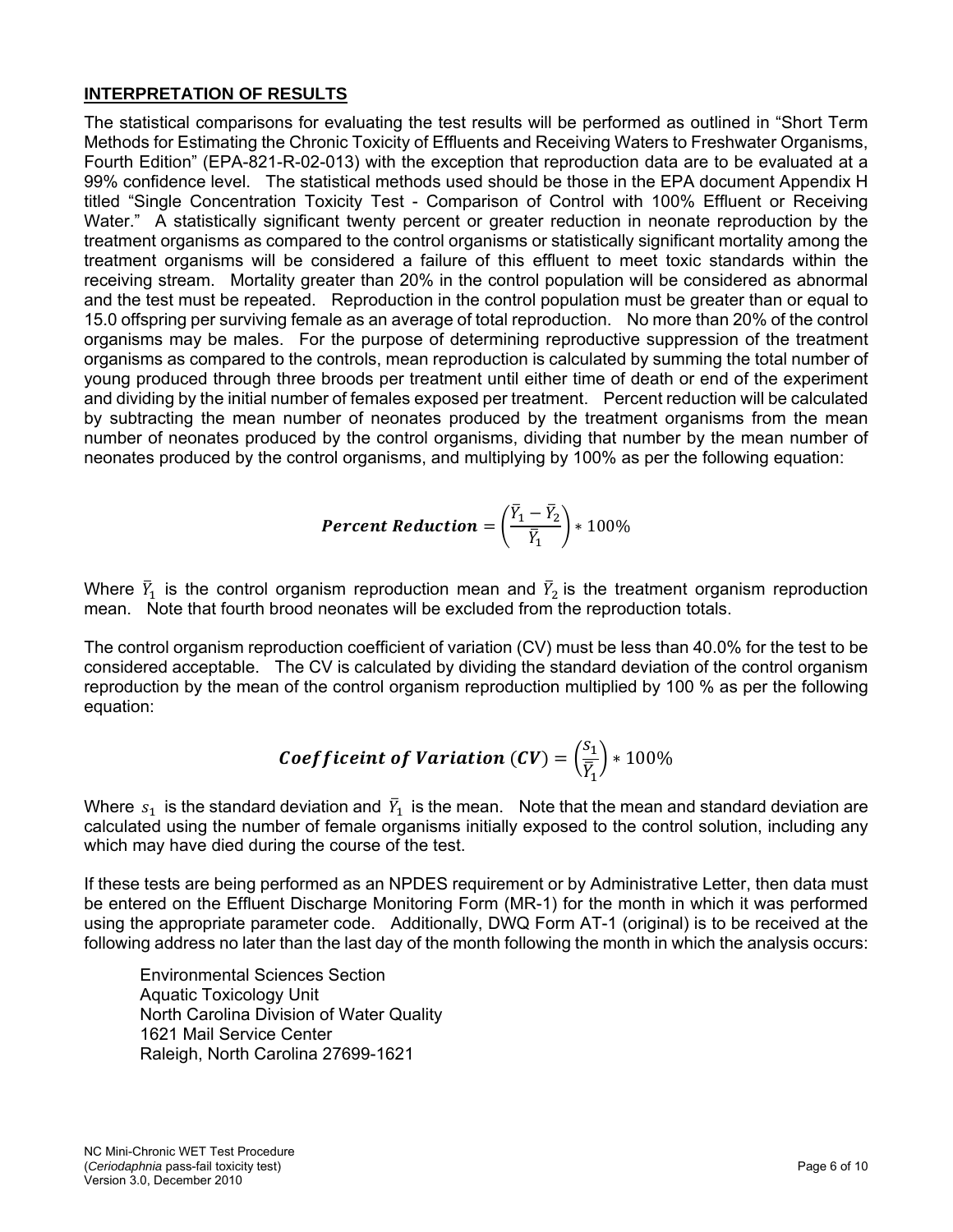## **APPENDIX 1. MINI CHRONIC TOXICITY TEST**

#### **Day One**

This test procedure, including sampling, has been designed to minimize weekend work if begun on a Monday. A 24-hour compositing device will be started. Sampling devices should be refrigerated or cooled by ice. The final sample volume should be a minimum of 500 milliliters.

#### **Day Two**

The composite sample will be collected, sealed, and packaged on ice to maintain a temperature between 0.0° and 6.0°C, inclusive, and shipped to the laboratory where the toxicity test will be performed. (Alternatively, a grab sample may be collected on this day if the NPDES permit specifies such a sample.)

#### **Day Three**

The test treatments will be set up and test organisms introduced within 36 hours of sample collection time on Day Two. Dissolved oxygen, temperature and pH will be measured and recorded. Dissolved oxygen must be greater than or equal to 5.0 mg/l and the temperature must be maintained at 25.0°C  $(\pm 1.0^{\circ}C)$ . The specific conductance, pH, and total residual chlorine level of the undiluted sample must be measured and recorded. Minimize head space of the effluent sample and refrigerate (0.0°-6.0°C). Feed *Ceriodaphnia.* Start second 24-hour effluent composite sample.

#### **Day Four**

Collect and ship the second effluent sample. Feed *Ceriodaphnia*.

#### **Day Five**

*Ceriodaphnia* must be transferred to new solutions of the second effluent sample prior to the sample reaching 36 hours in age. The specific conductance, pH, and total residual chlorine level of the undiluted effluent sample must be measured and recorded. Record the time at which the test organisms are transferred. Mortality and reproduction counts should be performed at this time (although there are usually no offspring during this early phase of the life cycle). Perform temperature, dissolved oxygen, and pH monitoring. Feed *Ceriodaphnia*. Minimize head space of the second effluent sample and refrigerate (0.0°-6.0°C).

#### **Day Six**

Feed *Ceriodaphnia*.

#### **Day Seven**

Feed *Ceriodaphnia.* 

#### **Day Eight**

Renew all test solutions using second composite sample. Test solutions must be renewed within 72 hours after first use of the sample on Day Five. Record the time at which the test organisms are transferred. Count mortality and reproduction. Perform temperature, dissolved oxygen, and pH monitoring. Feed *Ceriodaphnia*.

#### **Day Nine**

Feed *Ceriodaphnia* (Optional: Observe reproduction and terminate test if greater than 80% of surviving control organisms have produced a third brood)*.*

#### **Day Ten**

Perform final mortality and reproduction counts as well as temperature, dissolved oxygen, and pH monitoring.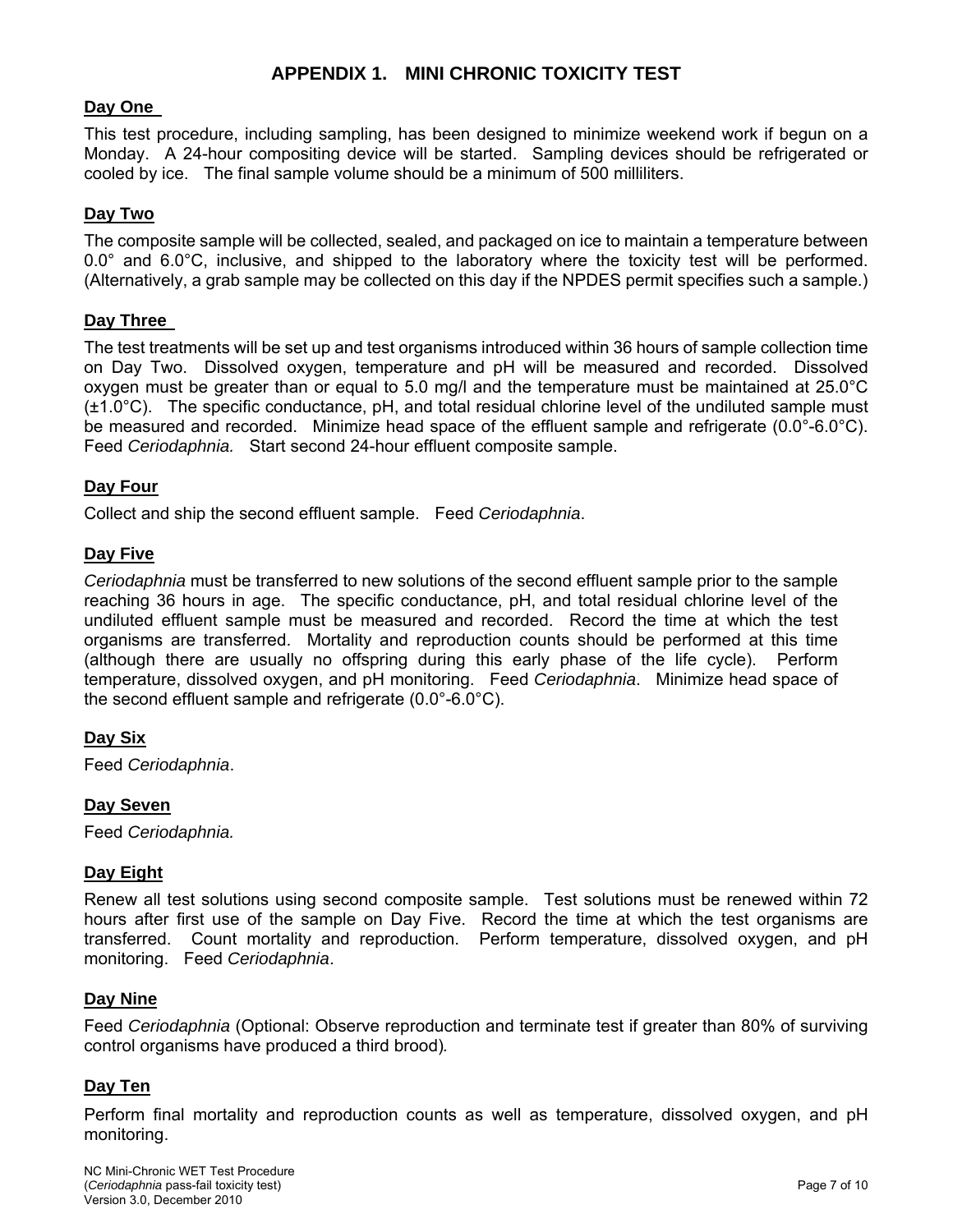## **APPENDIX 2. METHODOLOGY TO ESTIMATE THE ACTUAL NOEL USING THE NORTH CAROLINA PHASE II CHRONIC WET PROCEDURE**

In order to estimate a no-effect level, the *Ceriodaphnia* are exposed to a series of effluent concentrations. This contrasts with the above procedure which uses only one concentration and a control. The reproduction within each effluent concentration is subject to a statistical analysis as defined in "North Carolina Phase II Chronic Whole Effluent Toxicity Test Procedure, Version 3.0" July 1991, Revised December 2010 to determine the chronic value. If the chronic value is greater than the previously defined pass/fail concentration, then the test is reported as a "Pass."

Procedures for performing this analysis are described in "North Carolina Phase II Chronic Whole Effluent Toxicity Test Procedure, Version 3.0" July 1991, Revised December 2010. All effluent sampling, test conditions, and test procedures are identical to those outlined in the main section of this document except for the test concentrations, number of organisms per treatment, and statistical evaluations of data. Ten organisms will be used for each treatment. The analysis of these data will be performed using methods described in the document cited above. Note that the statistical evaluation of reproduction effects will be based on a 95% confidence level.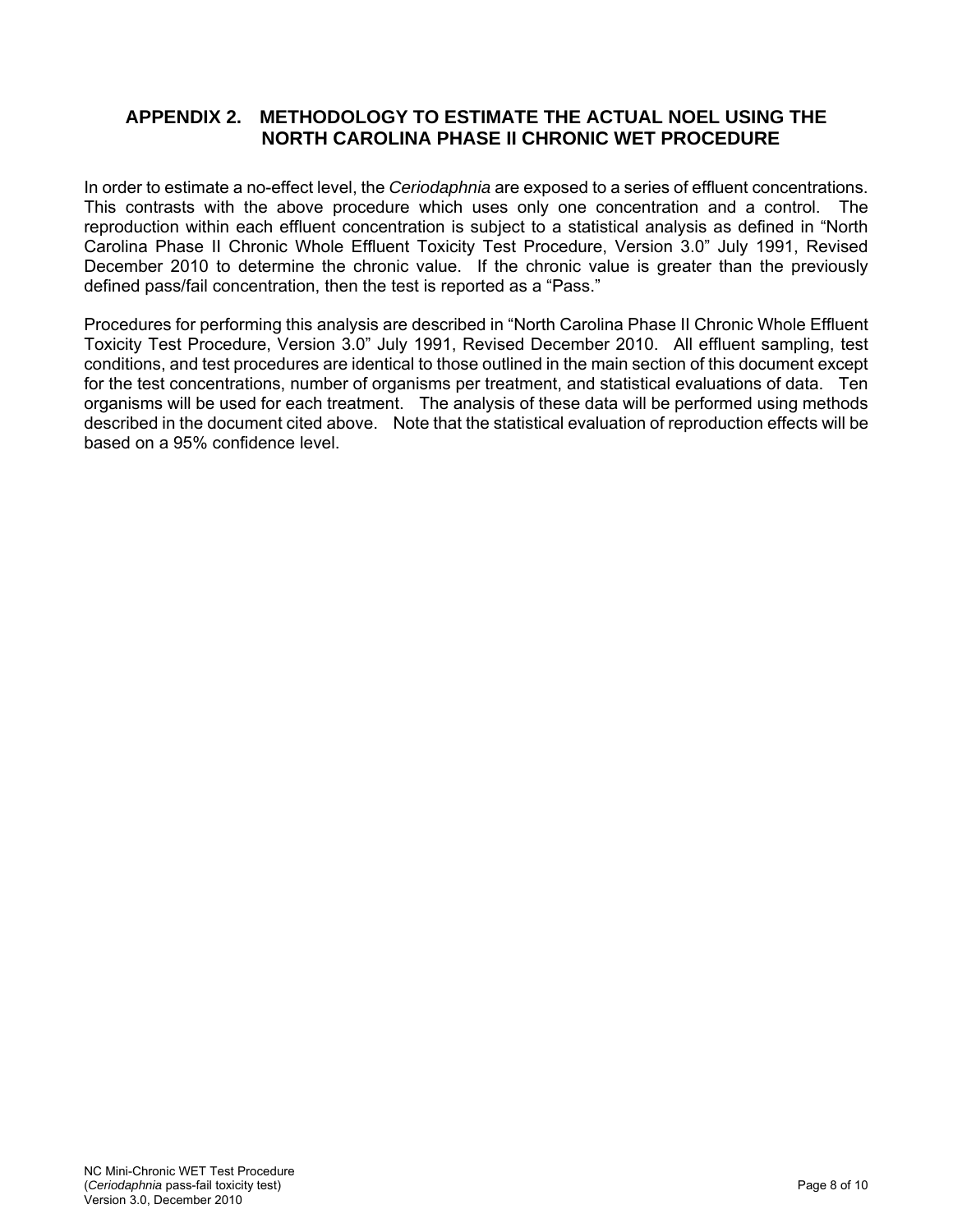## **APPENDIX 3. QUALITY ASSURANCE CHECKLIST**

The following table summarizes appropriate test conditions for the NC mini-chronic toxicity test. Values recorded outside of these ranges will result in an analysis being judged as "invalid" upon review by Aquatic Toxicology Unit personnel. The information should be used as a checklist for individual tests and does not cover the full range of quality control practices necessary for successful completion of this analysis.

| <b>TEST CONDITION</b>                                                     | <b>TEST ACCEPTABILITY CRITERION</b> |
|---------------------------------------------------------------------------|-------------------------------------|
| Effluent %                                                                | By Permit, SOC, or JOC              |
| <b>Control Mortality</b>                                                  | ≤20%                                |
| <b>Average Reproduction for Control</b>                                   | $\ge$ 15.0 per surviving female     |
| % Control Organisms Producing a Third Brood                               | $\geq$ 80 % surviving controls      |
| Maximum % Male Control Organisms                                          | ≤20%                                |
| <b>Control Reproduction CV</b>                                            | $<$ 40.0 %                          |
| Initial Control Solution pH                                               | $6.5 - 8.5$ pH units                |
| Minimum D.O. of Control and Treatment 2                                   | $≥5.0$ mg/l                         |
| <b>Hardness Dilution Water</b>                                            | Between 30-50 mg/l $CaCO3$          |
| Sample Temperature at Receipt                                             | Between 0.0-6.0°C                   |
| <b>Temperature during Test</b>                                            | $25.0 \pm 1.0^{\circ}$ C            |
| First Use of Sample for Test Initiation and/or<br><b>Solution Renewal</b> | <36 Hours from sample collection    |
| Subsequent Use of Sample for Test Solution<br>Renewal                     | <72 hours after first use of sample |